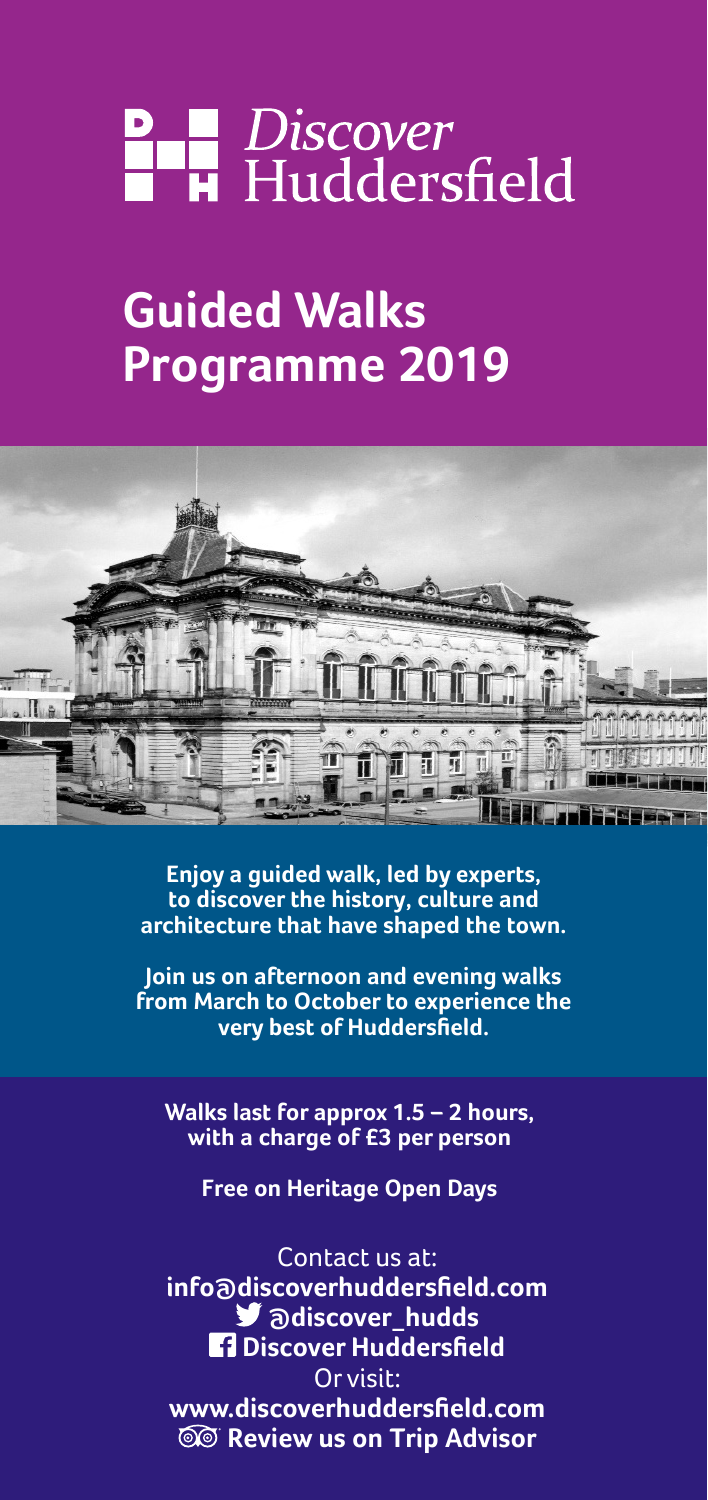

# **Guided Walks Programme 2019**

**No booking required except for the Literary Huddersfield Walk (chargeable) and the four free Heritage Open Day walks**

SUNDAY 31 MARCH AT 2.30PM

### **Literary Huddersfield Walk**

#### Meet: Outside Huddersfield Library

Join Chris Marsden for a guided tour of the Huddersfield places known to Charles Dickens, Jan Morris, Harold Pinter and George Bernard Shaw, local authors and others, telling their stories and much more. Walk ending at Merrie England, New Street with its link to Simon Armitage. Expect the extraordinary. Walk organised in conjunction with Huddersfield Literature Festival. **This walk must be pre-booked.** 

**Go to www.huddlitfest.org.uk for details.**

SUNDAY 14 APRIL AT 2.30PM

#### **The University Campus Trail**

Meet: Ramsden Building, Queensgate (opposite Alfred Street Car Park)

Since 1883 the University has grown to dominate the Aspley area south of the town. Join University Archivist Lindsay Ince on a walk examining the development of the built environment on campus over the past 150 years, from Victorian interiors to the glass and render of recent buildings (including the near-completed Barbara Hepworth Building). Includes an opportunity to explore the award-winning Oastler Building.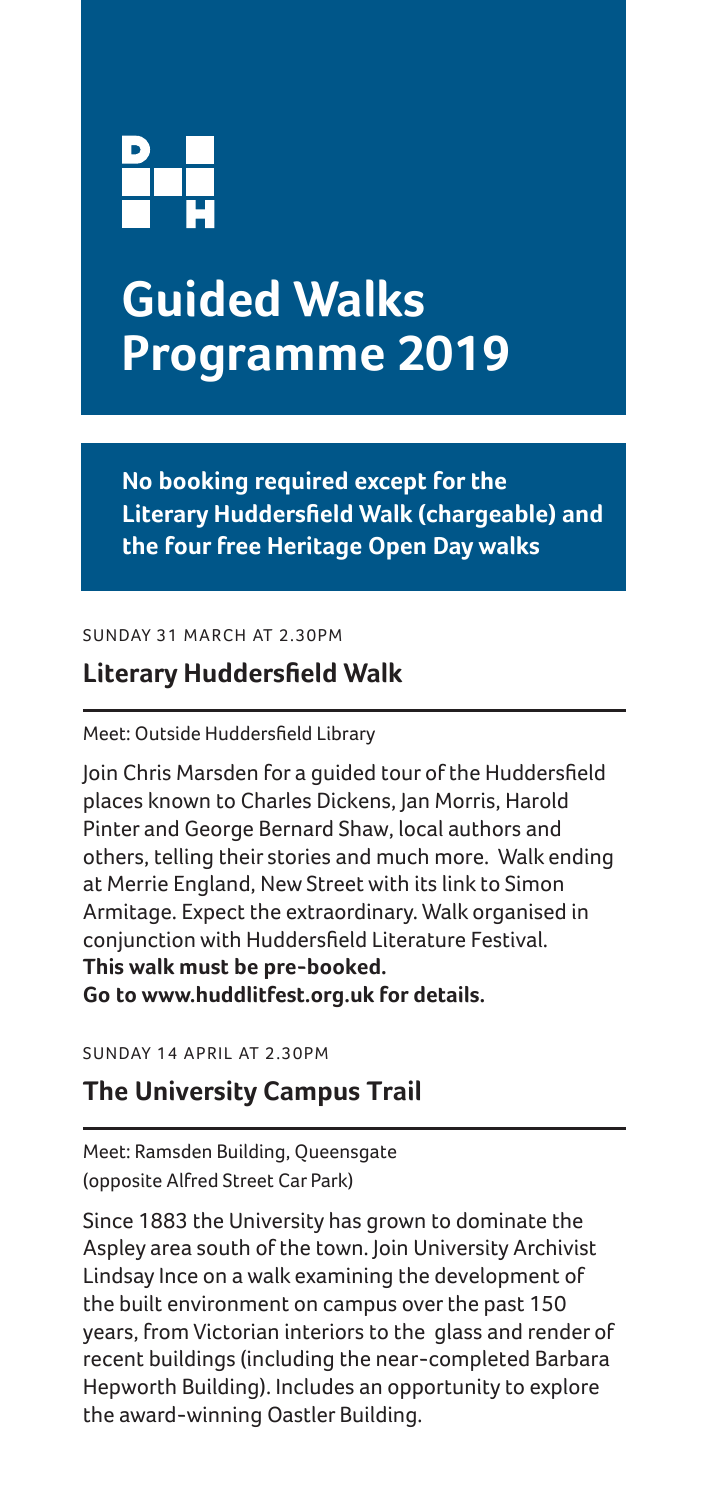SUNDAY 12 MAY AT 2.30PM

#### **Punks, Parratt and St Peter's: Musical Sites of Huddersfield**

Meet: University of Huddersfield Oastler Building, Queensgate, (by Shorehead roundabout), inside main entrance.

Exploring the rich musical heritage of multicultural Huddersfield, Rachel Cowgill weaves various strands together in this walk including Victorian organ music, music hall, reggae and punk, to reveal the layering of Huddersfield's musical traditions on the town's urban fabric.

THURSDAY 23 MAY AT 7.00PM

#### **Exploring Greenhead Park**

Meet: The main gates, Trinity St/Park Avenue corner.

Join David Griffiths, who wrote the story of Greenhead Park, 'Secured For The Town', for an evening stroll around the park. David will explain how it came to be established and explore its original design, drawing on a description of the Park when it opened in 1884. The walk will look at how it has evolved and developed since then, and pick out some features that can easily be missed.

SUNDAY 9 JUNE AT 2.30PM

#### **Huddersfield's Historic Transport Systems**

Meet: St. George's Square (Harold Wilson Statue)

Join Trevor, Eric, Philip and Robert for a walk to explore how the canal, the railway and municipal passenger transport system assisted the growth of Huddersfield into a major industrial town. The walk will start in St Georges's Square and continue through Springwood before descending to Longroyd Bridge - an area rich in transport history and infrastructure. It will continue with a walk along the towpath of the Huddersfield Narrow Canal and finish at Chapel Hill (at the rear of Kirklees College).

Note. The walk includes a number of steps and some unpaved pathways.

Due to the nature of some our walks, the routes we take may involve steps or rough surfaces. Please make us aware of any reasonable adjustments which need to be made for you to attend the walks.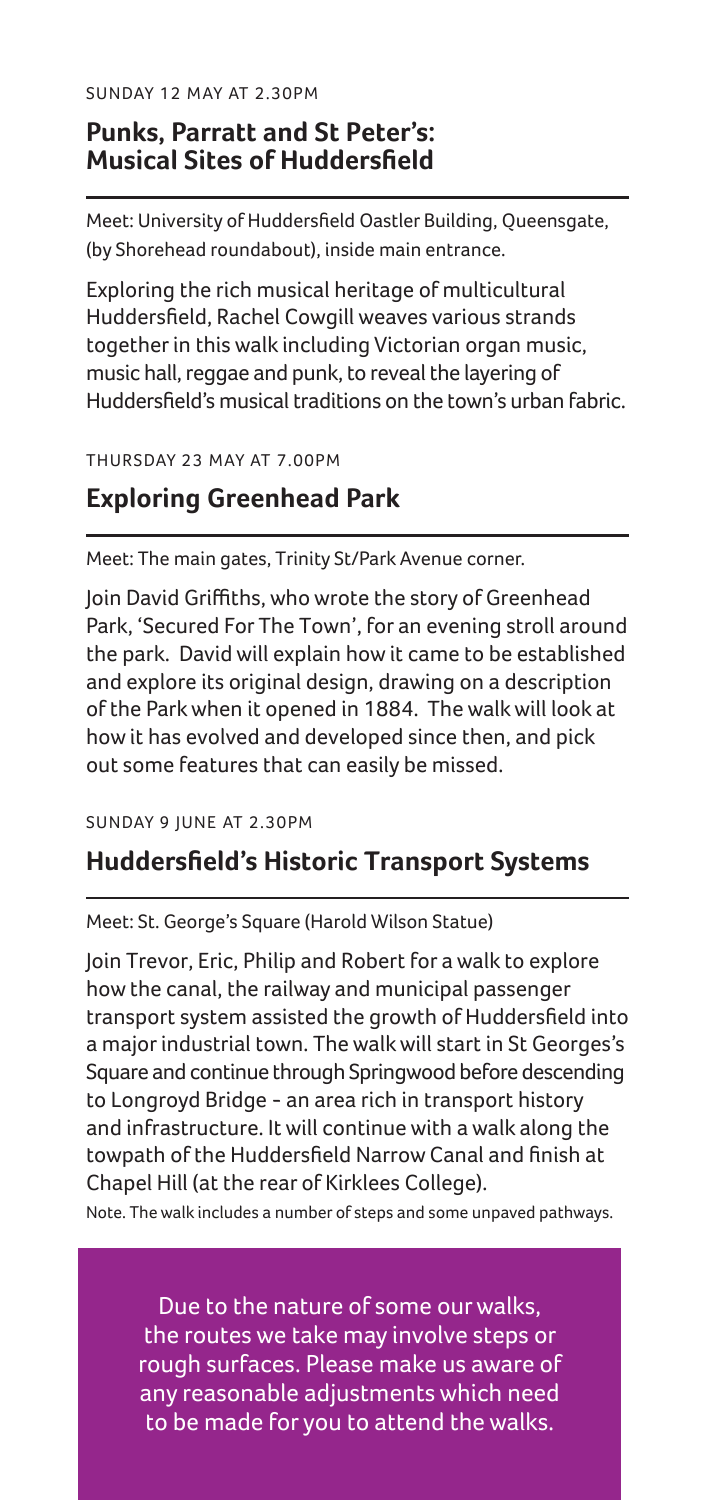THURSDAY 20 JUNE AT 7.00PM

### **Huddersfield's Significant Buildings: A Personal Selection**

Meet: St. George's Square (Harold Wilson Statue)

Join author Chris Marsden who will share stories of the town centre's significant buildings selected from his recently published 'Huddersfield in 50 Buildings' – a new way of looking at the town's development.

SUNDAY 7 JULY AT 2.30PM

### **Lindley Chapels, Grand Houses and Mill Workers: A Walk through Lindley's Story**

Meet: Lindley Methodist Church, East St, HD3 3ND

Join David Verguson for a wander through Lindley, revealing its rich and varied heritage along some lesser-known footpaths, seeing pubs, chapels and grand houses, meeting millowners and mill workers, Methodists and memorials - a tinsmith and a sculptor . . . and some pretty fine pebble-dashing.

THURSDAY 18 JULY AT 7.00PM

## **Public Art Walk**

Meet: St. George's Square (Harold Wilson Statue)

Chris Marsden leads a guided tour to look beyond the town's shop fronts and discover its historic and modern sculpture and murals. There is a wealth of art about us and Chris will reveal the art, the artists and the creative achievements of a cultural asset that many know little about.

THURSDAY 25 JULY AT 7.00PM

#### **Hidden Highfields**

Meet: Cambridge Road car park (free after 6 pm).

Highfields is a stone's throw from the town centre but rarely visited. Its quiet streets and lanes offer houses of many styles, from the early 18th century onwards, and traces of many religious faiths and migrant communities that have left their mark on the town, as well as Georgian and Victorian public buildings. David Griffiths will explore this rich brew and how it has developed.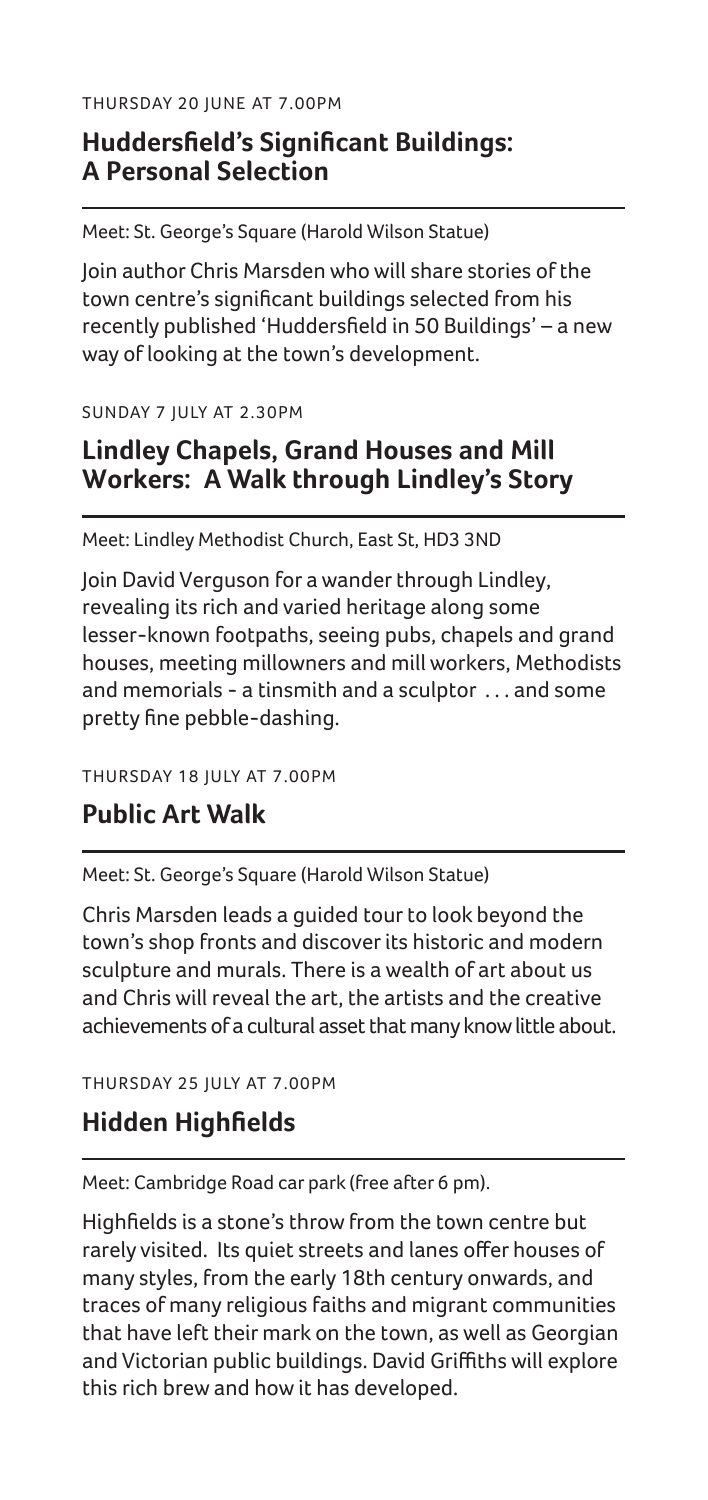SUNDAY 11 AUGUST AT 2.30PM

#### **Huddersfield's Architecture: What Did the Romans (and Greeks) Do For Us?**

Meet: Huddersfield Library Steps

In1963 John Betjeman said of Huddersfield, 'A sort of Athens on the steep slopes of the River Colne.' Had he had a drink too many or was there something about the town's architecture that led to this remark? Join David Wyles to discover why Betjeman's allusion to Athens and the Classical world is reflected in some of the town's most outstanding buildings.

THURSDAY 22 AUGUST AT 7.00PM

### **Building Stones**

Meet: St. George's Square (Harold Wilson Statue)

Join Ailsa Burrows of Huddersfield Geology Group for a short walk to discover the variety of rocks which helped Huddersfield become known as 'The Town of Stone'. We view and explain the geological history of the many beautiful examples of the local sandstone and the several exotic, polished stones which adorn buildings in the town. A magnifying glass would be useful but some will be provided.

#### **CAN WE HELP?**

**In addition to the listed guided walks in the brochure, it may be possible to offer walks on similar themes to groups or organisations on other dates.**

This will be subject to the availability of a walk leader. A minimum group size of 10 would normally apply with a charge of £3.00 per person.

For further information please contact **info@discoverhuddersfield.com**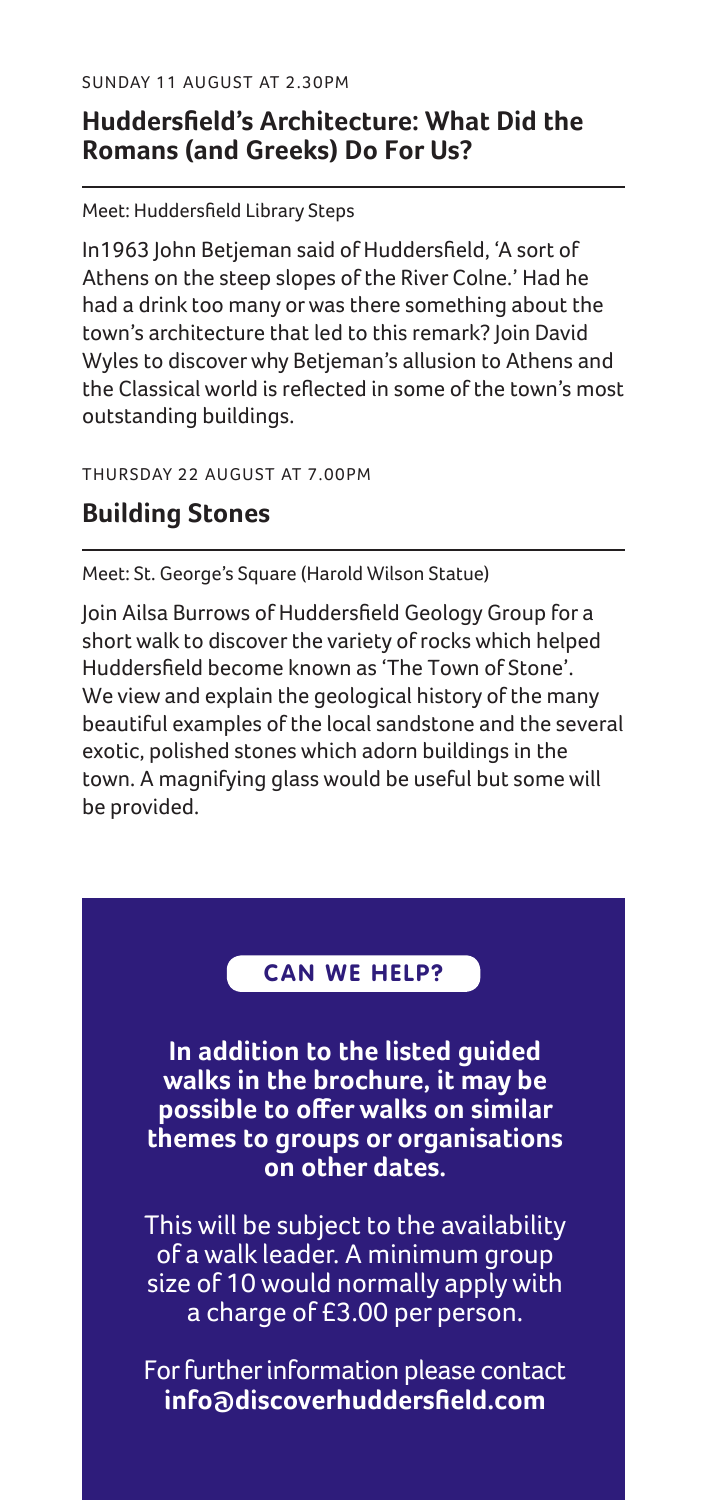# heritage open days

**Heritage Open Days celebrate England's superlative architecture and culture by offering free access to places that are usually closed to the public or normally charge for admission. In 2019 the programme of varied activities will cover a period between Friday 13 and Sunday 22 September, with Discover Huddersfield offering four free walks. All four walks MUST be pre-booked. Details about how to book and other activities will be found from mid-August at www. heritageopendays.org.uk and in the local brochure.**

#### SUNDAY 15 SEPTEMBER AT 12.00 NOON

**FREE MUST BE PRE-BOOKED**

**Walking with Women's Suffrage**

Meet: Canal towpath below Red & Green Club, Bankwell Road, Milnsbridge, HD3 4 LU

Join suffrage historian Jill Liddington for a 3.5 mile walk in the footsteps of local suffragists and suffragettes. The linear route passes the homes and villages of local campaigners including Elizabeth Pinnance, imprisoned in 1907 for 14 days, and Florence Lockwood, a Linthwaite mill owner's wife and a member of the suffragist NUWSS, who designed the Huddersfield branch banner. Please bring packed lunch. The walk ends in Slaithwaite for Q&A and tea. Walkers then need to make their own way back to the start (bus available).

THURSDAY 19 SEPTEMBER AT 2.30PM

**FREE MUST BE PRE-BOOKED**

**Almondbury's Astonishing Past**

Meet: By the old barn opposite 44 Town End, Almondbury, HD5 7BY

Why was Castle Hill settled over 2600 years ago? Who built a wooden church around 1150? Which trade instigated a Royal Market Charter 377 years before Huddersfield's? How was King James's Grammar School established in 1608? Where was the first official Methodist sermon preached in 1766? When did the first free school open? Join Vivien Uff to discover the answers and significant buildings on a linear stroll ending with a look inside the Tudor Wormall's Hall.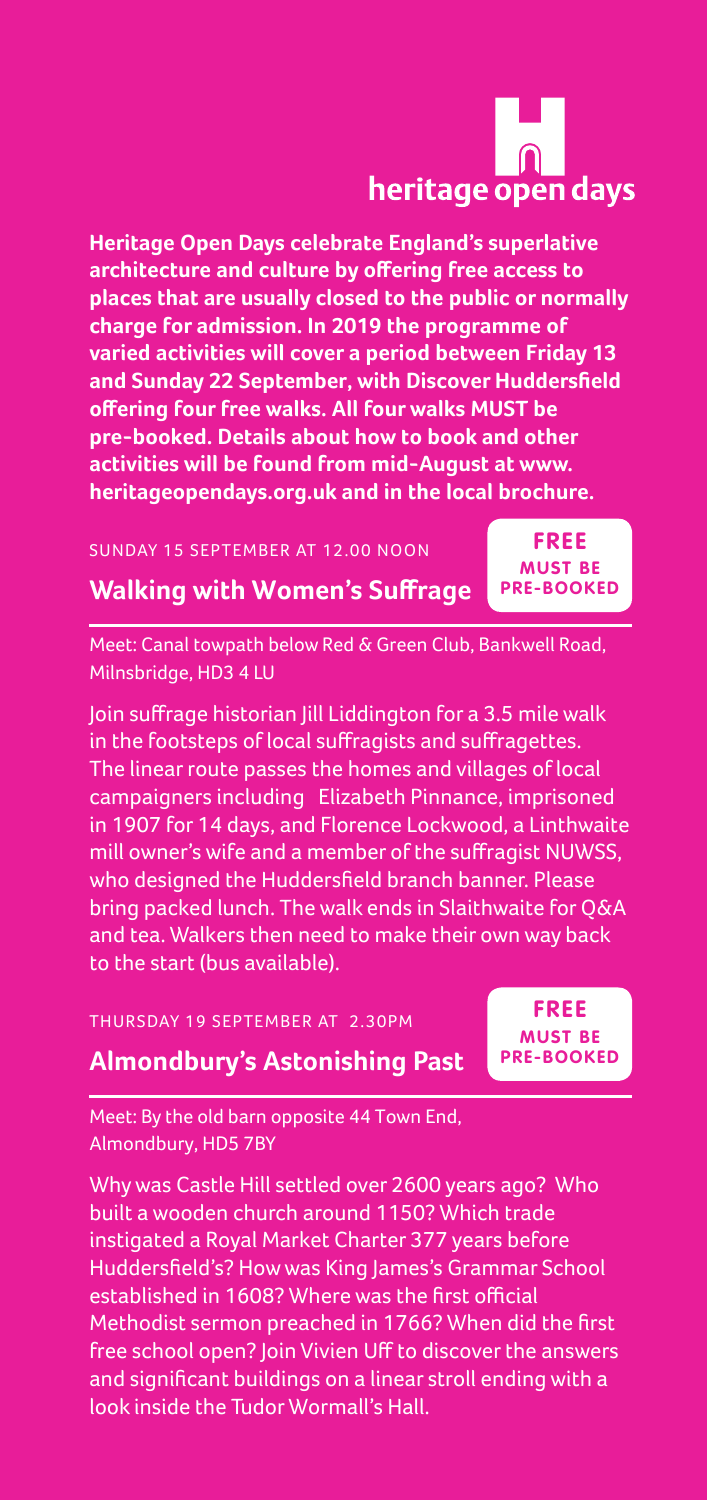# heritage open days

**FREE MUST BE PRE-BOOKED**

SATURDAY 21 SEPTEMBER AT 2.30PM

#### **Surprising Lockwood - From a Beautiful Spa Village to an Industrial Hub**

Meet: Water Street Car Park, Lockwood, HD4 6EJ (adjacent to Grappolo Restaurant)

Join Dave Pattern and Ian Stevenson on a circular walk covering approx. 1.5 miles. See some of the early 19th century buildings which were to be found in the spa village of Lockwood, attracting visitors from all over the country, and later ones which during the Industrial Revolution helped to establish Lockwood as a lively hub of textile and engineering excellence.

#### SUNDAY 22 SEPTEMBER AT 2.30PM

#### **Huddersfield's Radical Heritage**

**FREE MUST BE PRE-BOOKED**

Meet: St. George's Square (Harold Wilson Statue)

Cyril Pearce follows the steps of those involved in Huddersfield's most dramatic, turbulent and radical moments of local and national history, exploring the buildings and places associated with events such as the campaign for factory reform, the Luddites, Chartism and the emergence of socialist and co-operative movements. The walk ends at the Hall of Science (Ramsay Clay) on Bath Street.

#### **KEEP UP-TO-DATE**

To join our mailing list, e-mail us: **info@discoverhuddersfield.com**